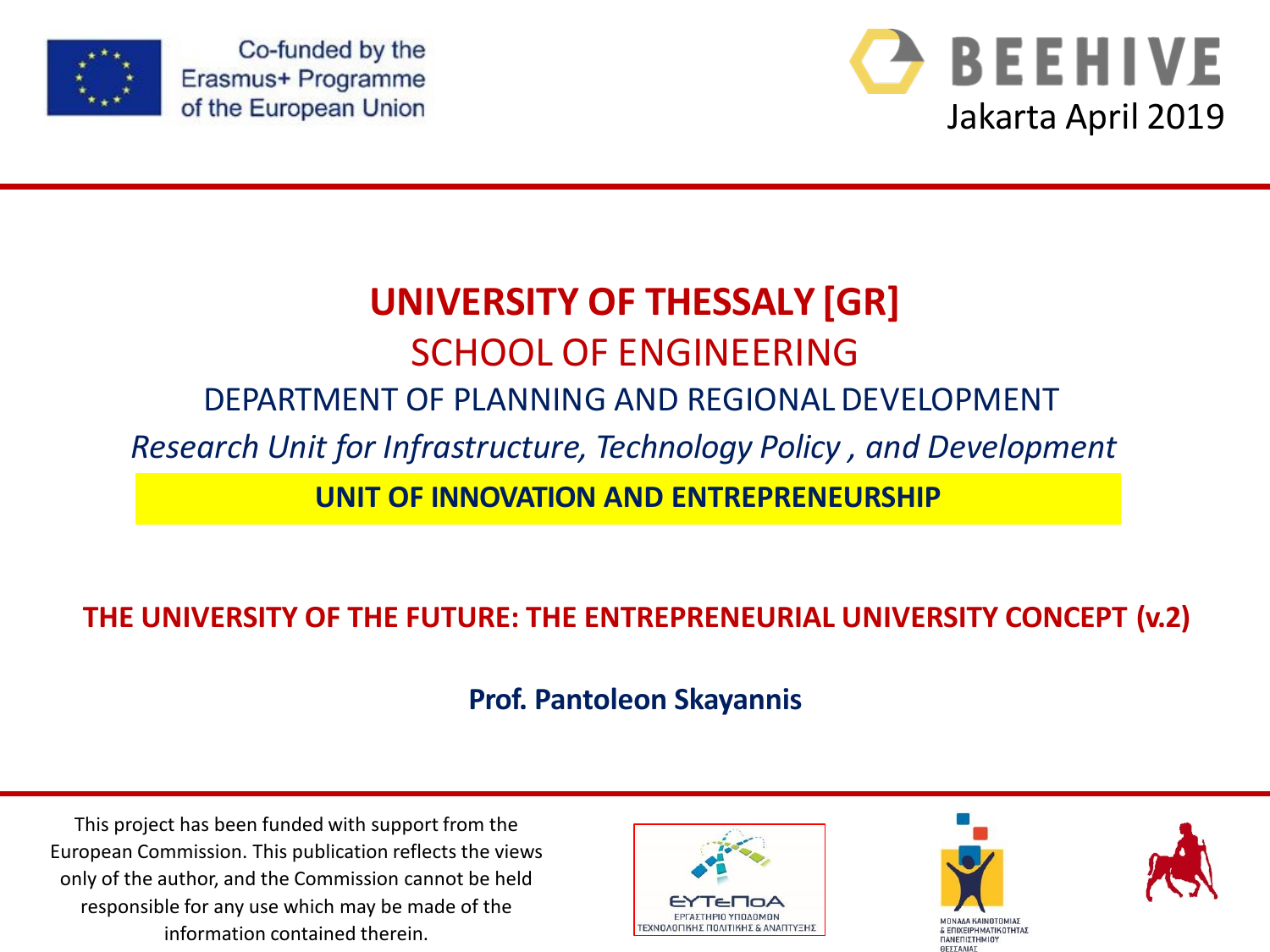



# **THE UNIVERSITY OF THE FUTURE: THE ENTREPRENEURIAL UNIVERSITY CONCEPT (v.2)**

## **Presentation Outline**

**Fundamental todays' problems**

**What is an Entrepreneurial University?**

**Why do we need it? Why is it happening?**

**What is it all about?**

**What are its COMPONENTS what does it consist of?** 

**What are the Challenges?**

**How can we achieve it?**

**University of Thessaly, DPRD THE UNIVERSITY OF THE FUTURE: THE ENTREPRENEURIAL UNIVERSITY CONCEPT Prof. Pant. Skayannis**

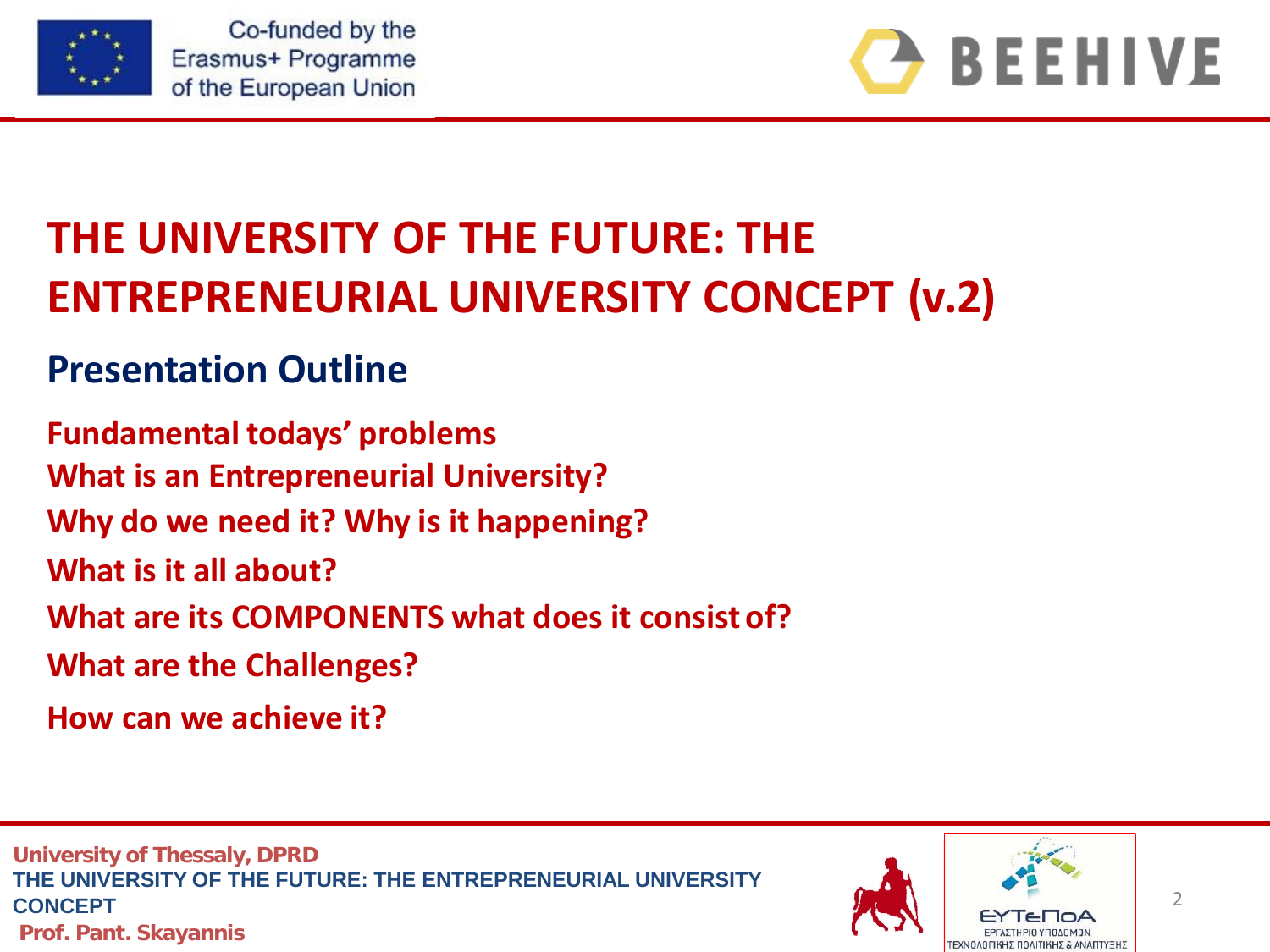



### **Some of today's problems affect universities world-wide:**

- **Economic crises** and perpetuating sensitive economic conditions
- **Social problems**, unemployment, especially youth unemployment, very high concentration of wealth worldwide
- **Climate change** and threats to the natural environment caused by human activity

#### **The response of the Universities is the enhancement of the Entrepreneurial University concept**

Drawing from History looking to the future

 $\rightarrow$  From conservation of knowledge and teaching, to research and now to social engagement and to becoming engine of growth

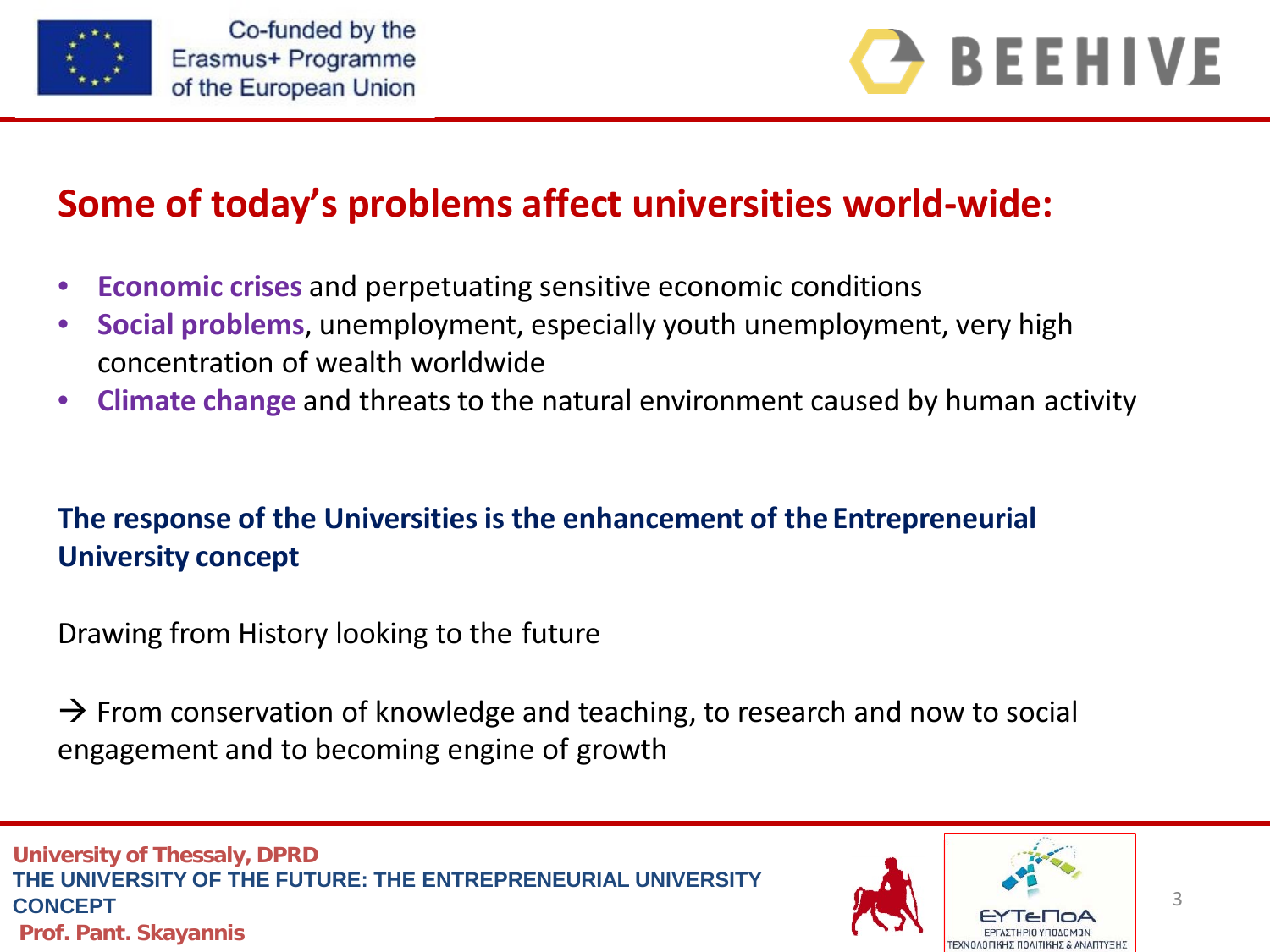



## **What is an Entrepreneurial University?**

No single definition [1] [5]

BUT …

- Is a **survivor** of competitive environments;
- It **adapts** in highly complex and uncertain conditions;
- It **educates** people to cope with **uncertainty and complexity** on both global and personal levels; [6]
- It **responds to changes and signals** [6]; to rampant progress of technology in all domains;
- It **creates knowledge** that has practical application solving of specific problems in the environment [6];

And of course, …..

It has (to have) a **good image** (to relate to the external world) [5].

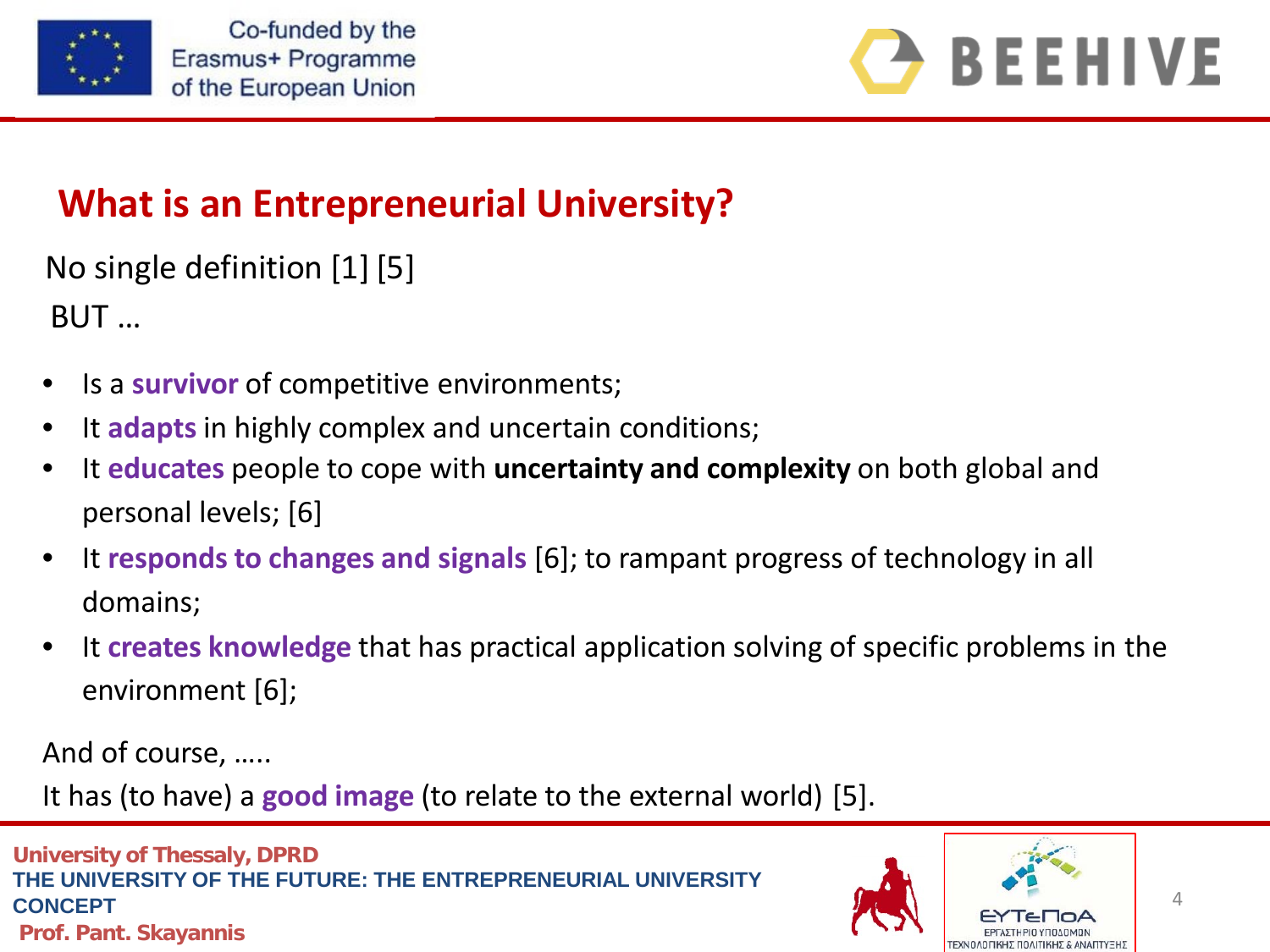



# **Why do we need it? Why is it happening?**

- More pressure for **relevance in research** & teaching tied into contribution to economic growth, social mobility, technical innovation and employability [3];
- Universities can **no longer** claim to the **unique knowledge** environment they were once [3];
- The need (and social pressure) to maintain and increase **student numbers**. [3] [5];
- **Cost burdens**, financial pressures [3] because of the economic crises;
- Social pressure for **education** [3] **to cope** with contemporary complexity, etc;
- Pressures to broaden student **experiential learning** particularly with the small and medium enterprise sector of the economy: also to engage with social entrepreneurship [3].

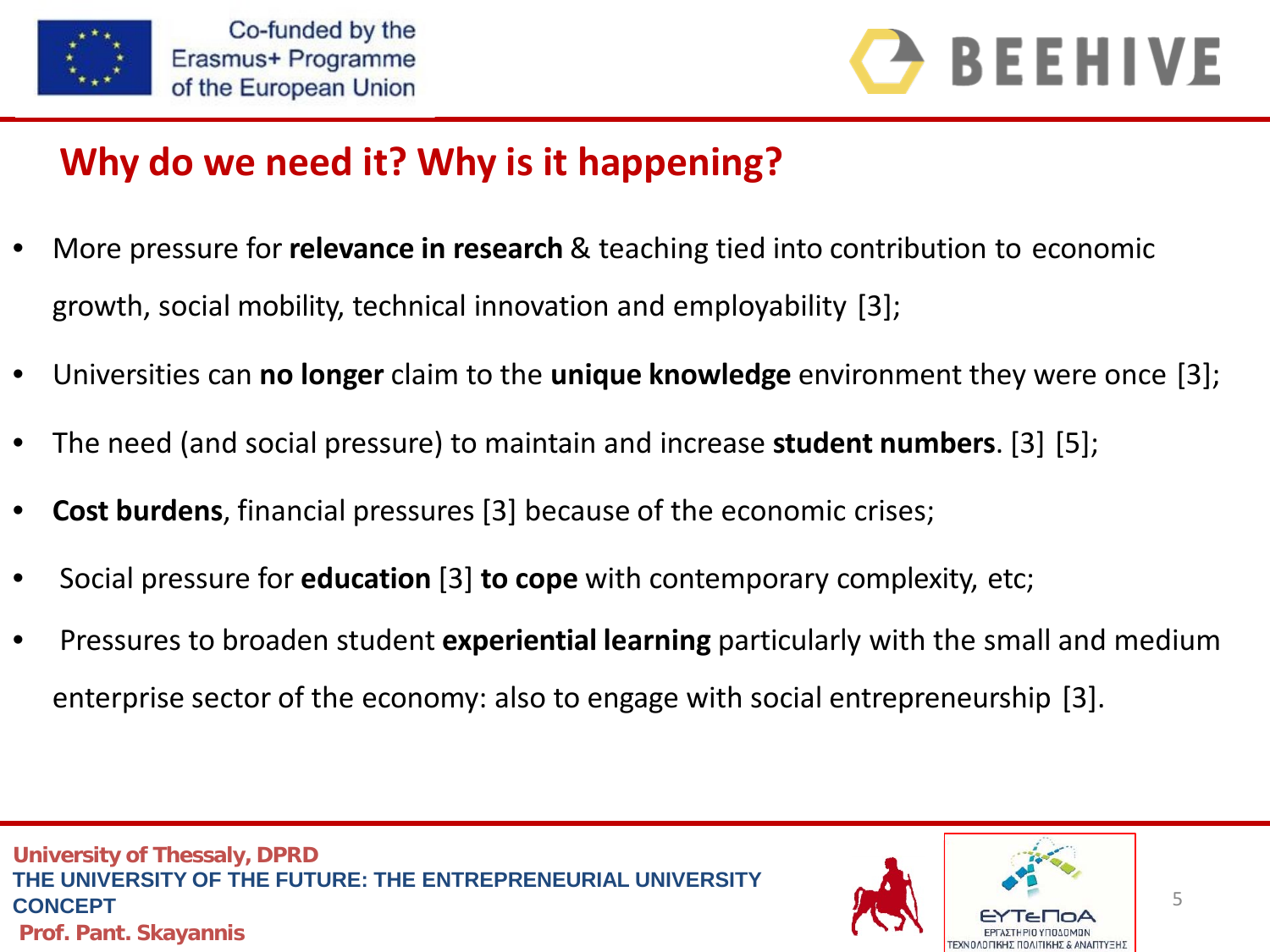

**BEEHIVE** 

# **What is it all about?**

#### **CONCEPTUAL CHARACTERISTICS**

- Research, knowledge transfer and exchange [3];
- Stakeholder relationship and partnership development at the local, regional and national level [3] [4];
- Internationalisation processes [3] [4];
- Enterprise and entrepreneurship pedagogy and knowledge organisation across the university [3];
- Mission Governance, strategy, organisation design and leadership at all levels [3] [4];
- •Autonomy, steering core, funding system, culture [3];
- Non-linearity (time, negotiation with reality) [2].

**Key areas of university entrepreneurial potential to realize the desired characteristics**

- Higher Innovation
- Research Excellence
- Research Relevance
- **Competitiveness**
- Diverse Revenue Flow
- Student Employability
- Teaching Quality
- Learning Organisation [4]

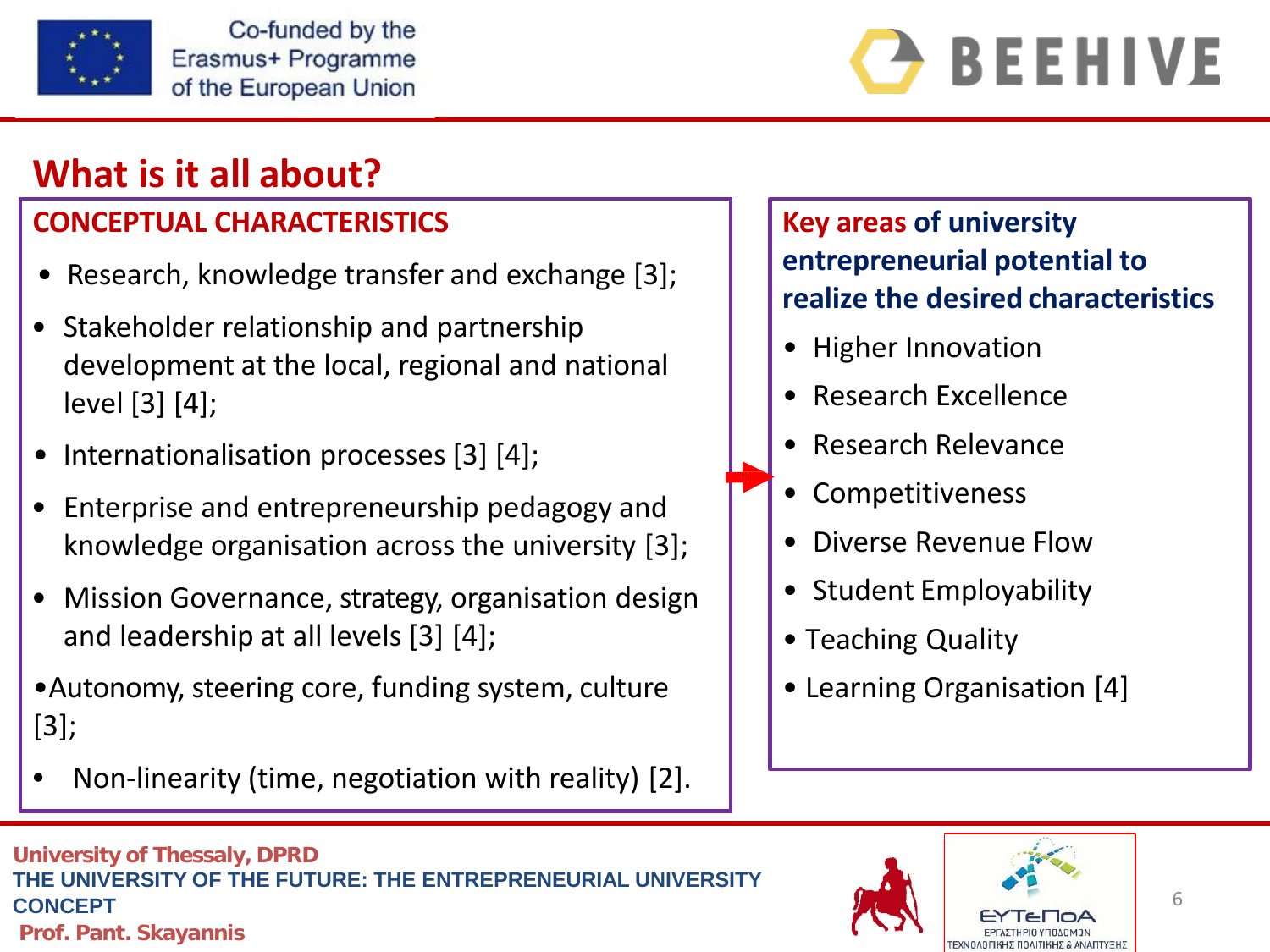



# **What is it all about?**

**FOR ALL THESE**, the Entrepreneurial University needs to master:

- **Leadership and Governance**
- **Organisational Capacity, People and Incentives** [1] [5]

But the system should work with **key values**

- **Accountability and autonomy**
- **Integrated entrepreneurial culture** [6]
- … and of course **Ethics**

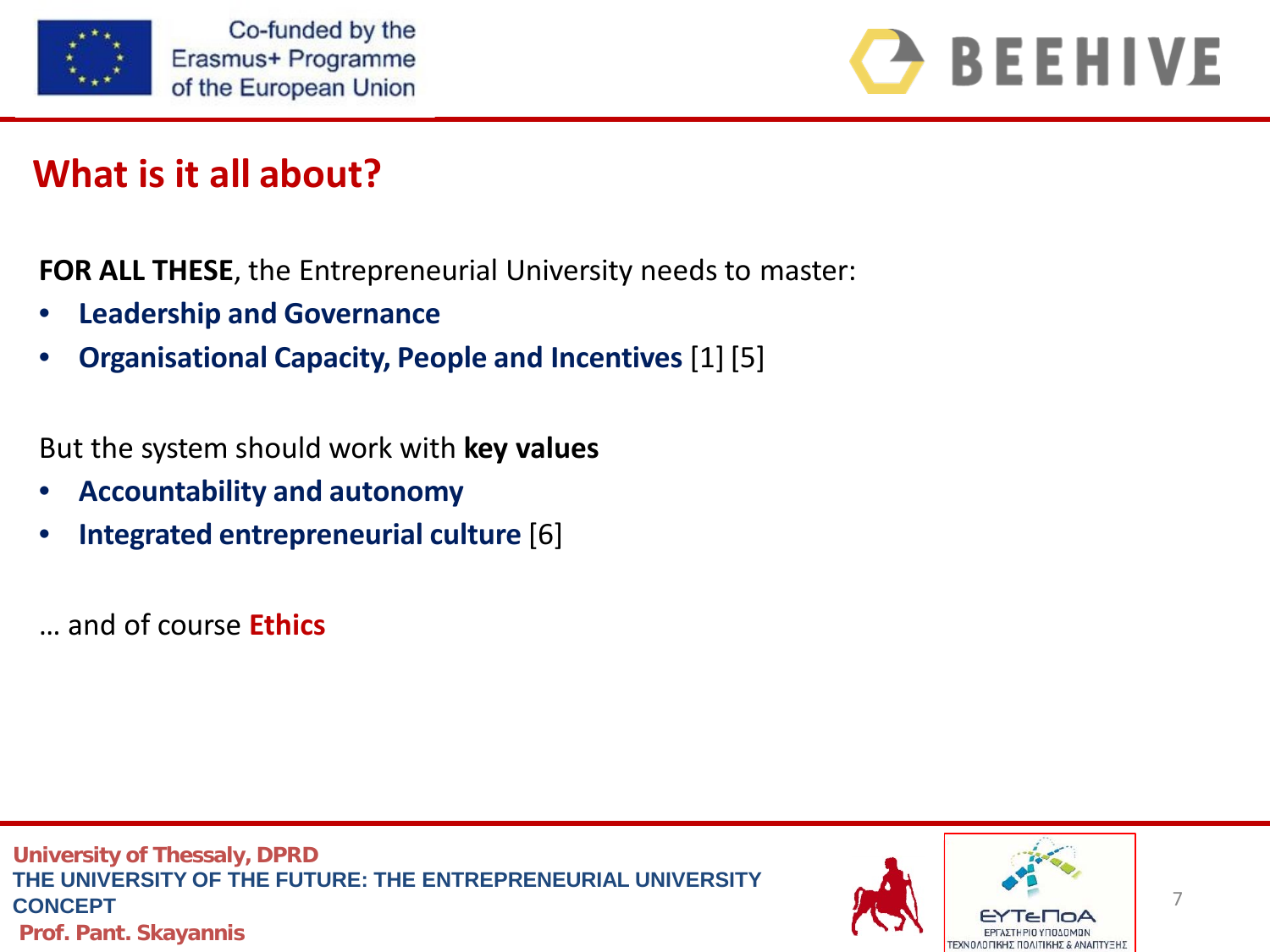



#### **What are its COMPONENTS what does it consist of (Entrepreneurial University structured on the basis of following tiers:)**

#### **1. Entrepreneurial university core (basic research and education**) [seeking excellence] [6];

#### **2. Developed university periphery**

interdisciplinary, project-oriented research centres, which work on the transfer of university's knowledge and technology to the business community (applied research), intellectual property, continuous education programs, fundraising, alumni [6];

#### **3. Strong (collegiate) leadership**

governance structure which motivates and encourages all parts of the university to proactive and enterprising behaviour, achievement of team goals ('we' vs I) [6];

#### **4. Diversified financing**

financial independence, choosing own wishes and priorities, no unwanted commercialisation, freedom to choose projects [6].

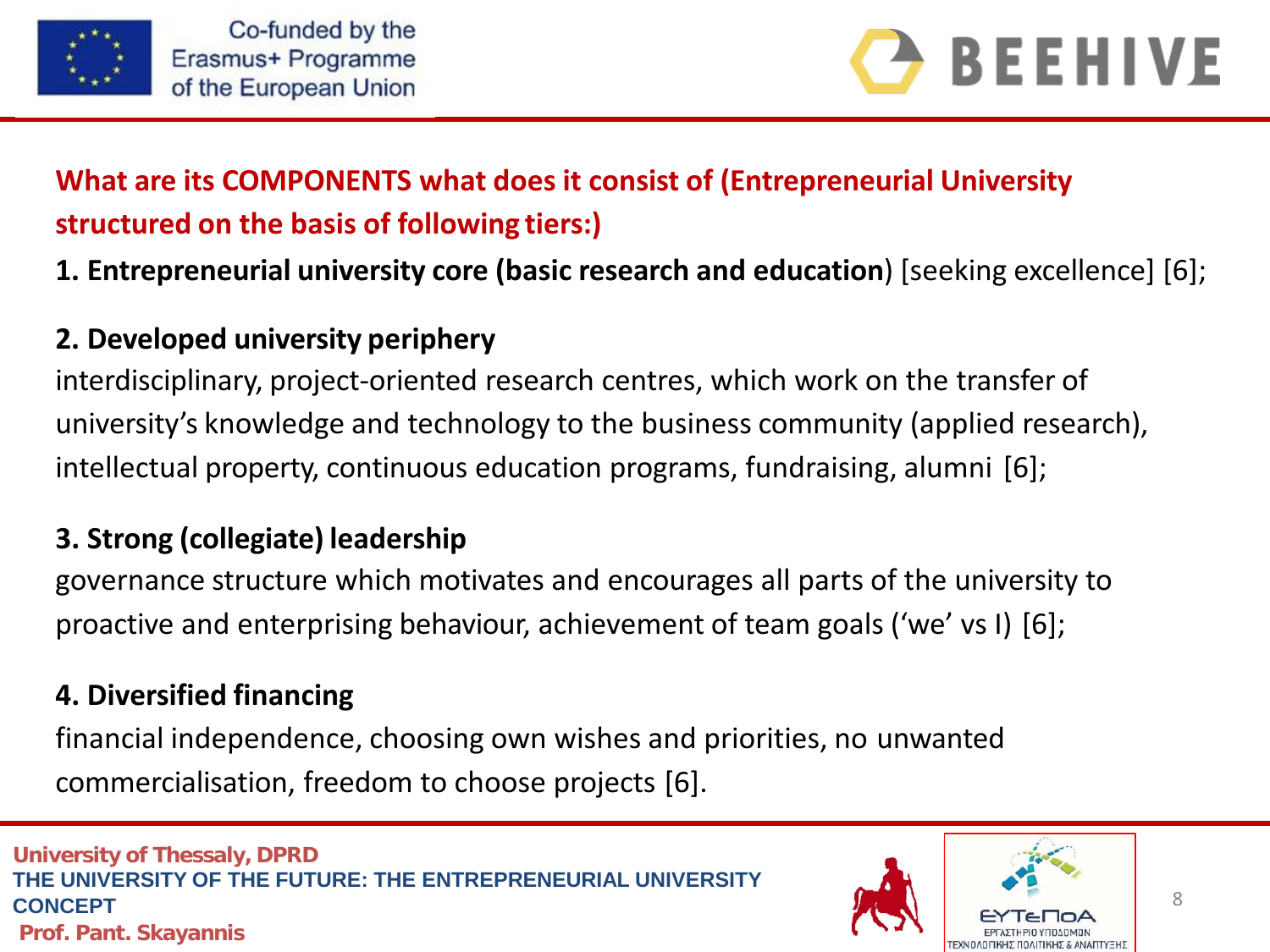



# **Academic Independence** [6] **To achieve all these the Entrepreneurial University has to face challenges (1):**

Many **scientists are opposed** to the creation of the entrepreneurial paradigm,

- **threat to the traditional integrity** of the university;
- **excessive emphasis on profit** leads to the loss of university's role as an independent critic of the society.

# *BUT*

Universities in the past have created strong traditions

- The 19th century Newman model teaching institution.
- Several original 'old' universities focusing upon the 'professions', creating 'useful' knowledge (practical, applicable …) [2];
- The power of knowledge the power of rejection  $[2]$ .

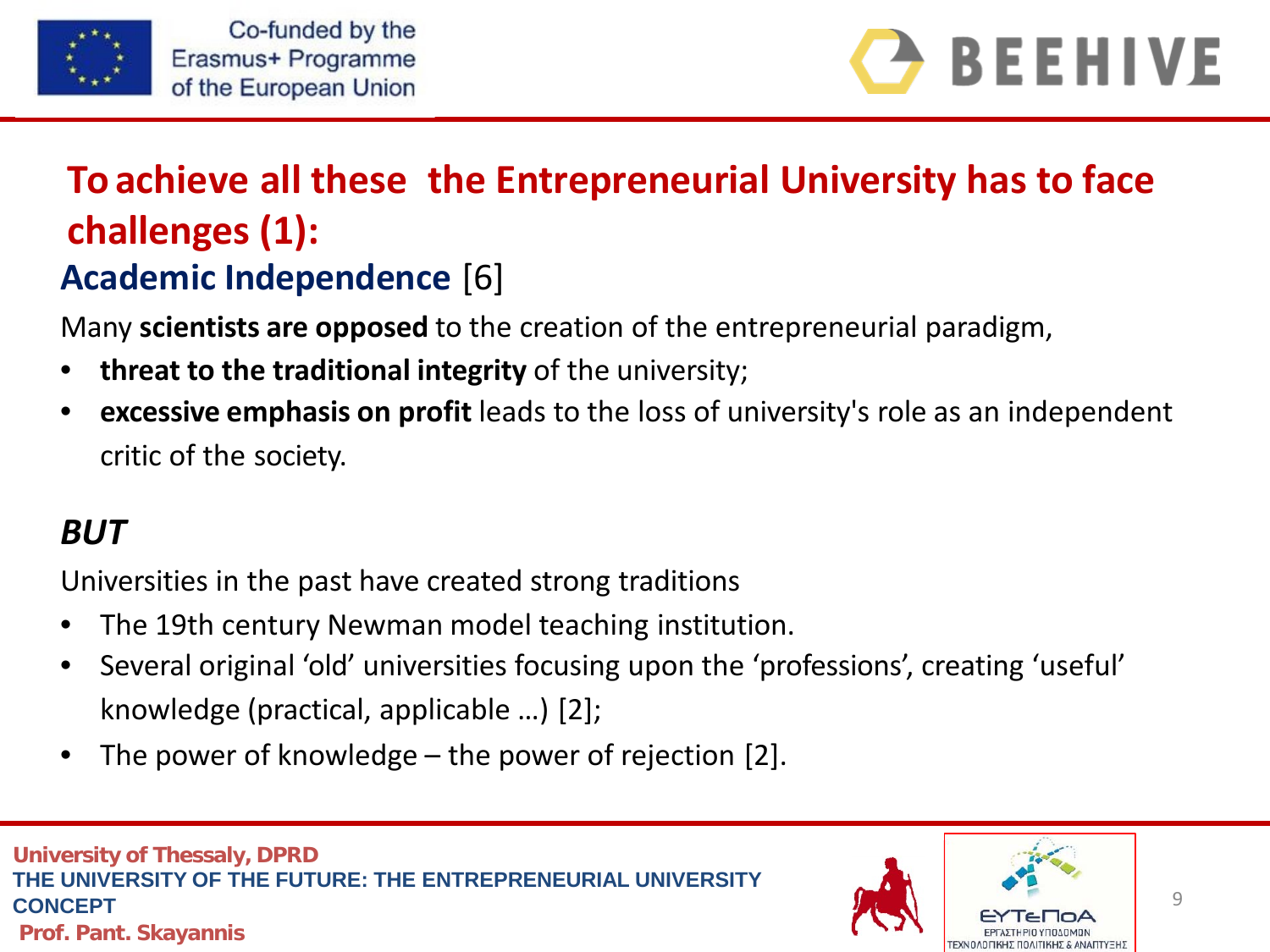



# **To achieve all these the Entrepreneurial University has to face challenges (2):**

#### **Another set of challenges are:**

- Resource management. Achieving balance between economic and educational outcomes;
- Upgraded role in society: From knowledge provider to agent of economic (and social) development;
- Global Competition. Tackling local, national and international issues;
- Organisational restructuring;
- Keeping ETHICS at a high level.

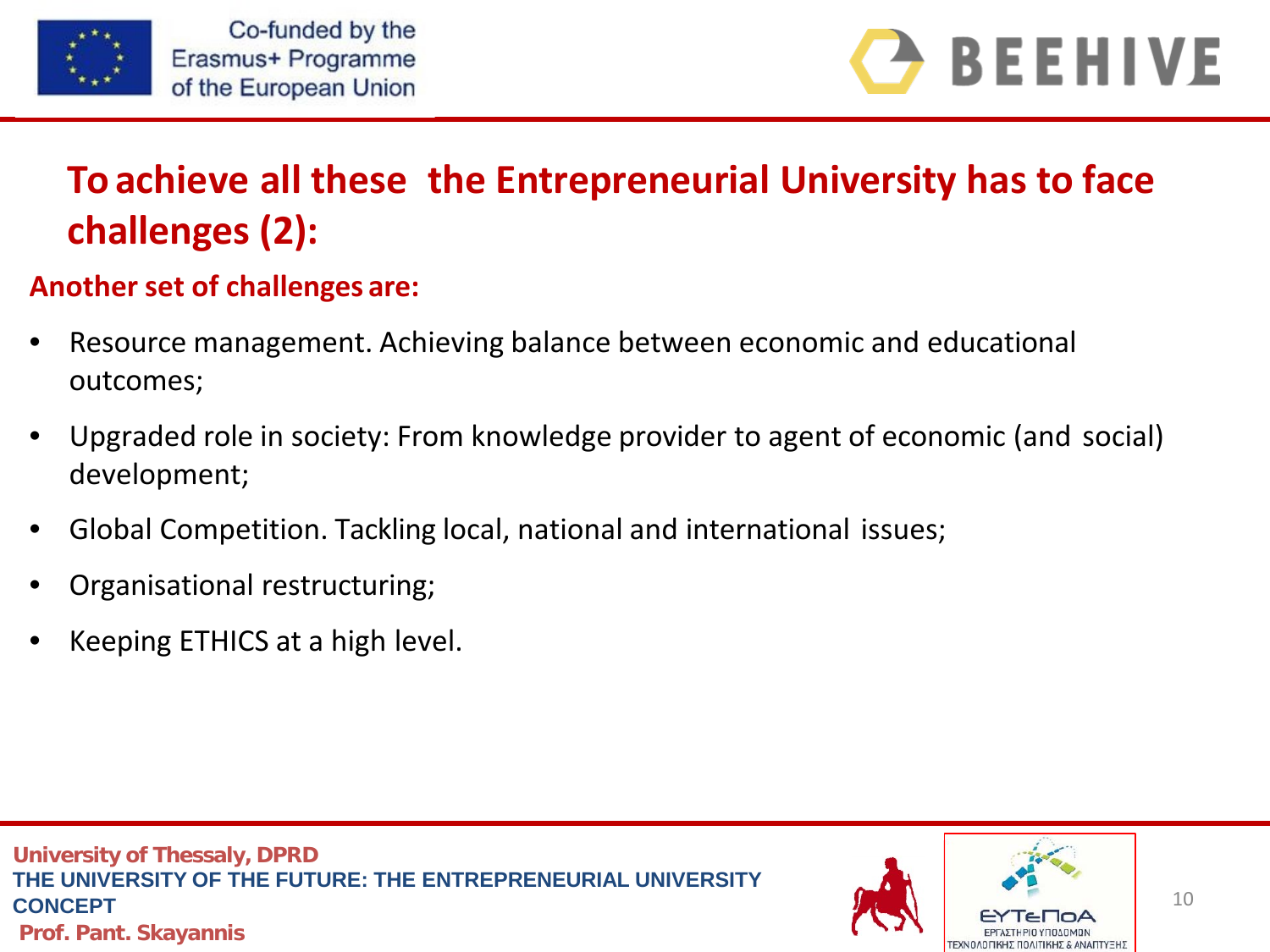



## **How can we achieve it? (keeping into account the internal structure proposed)**  $\rightarrow$  **work on the following 10 points:**

- 1. Link University research to society and production, esp. SMEs, social entrepreneurship;
- 2. Introduce courses of Innovation and Entrepreneurship;
- 3. Assist and motivate students to innovate;
- 4. Create incubators and accelerators;
- 5. Provide funds (seed, venture capital, mobilise business angels, introduce crowdsourcing, etc);
- 6. Organise events, panels, mentoring, start up events, etc;
- 7. Link career offices to technology transfer offices, liaison offices, internship units
- 8. Introduce soft skills considerations;
- 9. Adapt fast to new technologies and innovate on them;
- 10. Network locally and globally both staff and students.

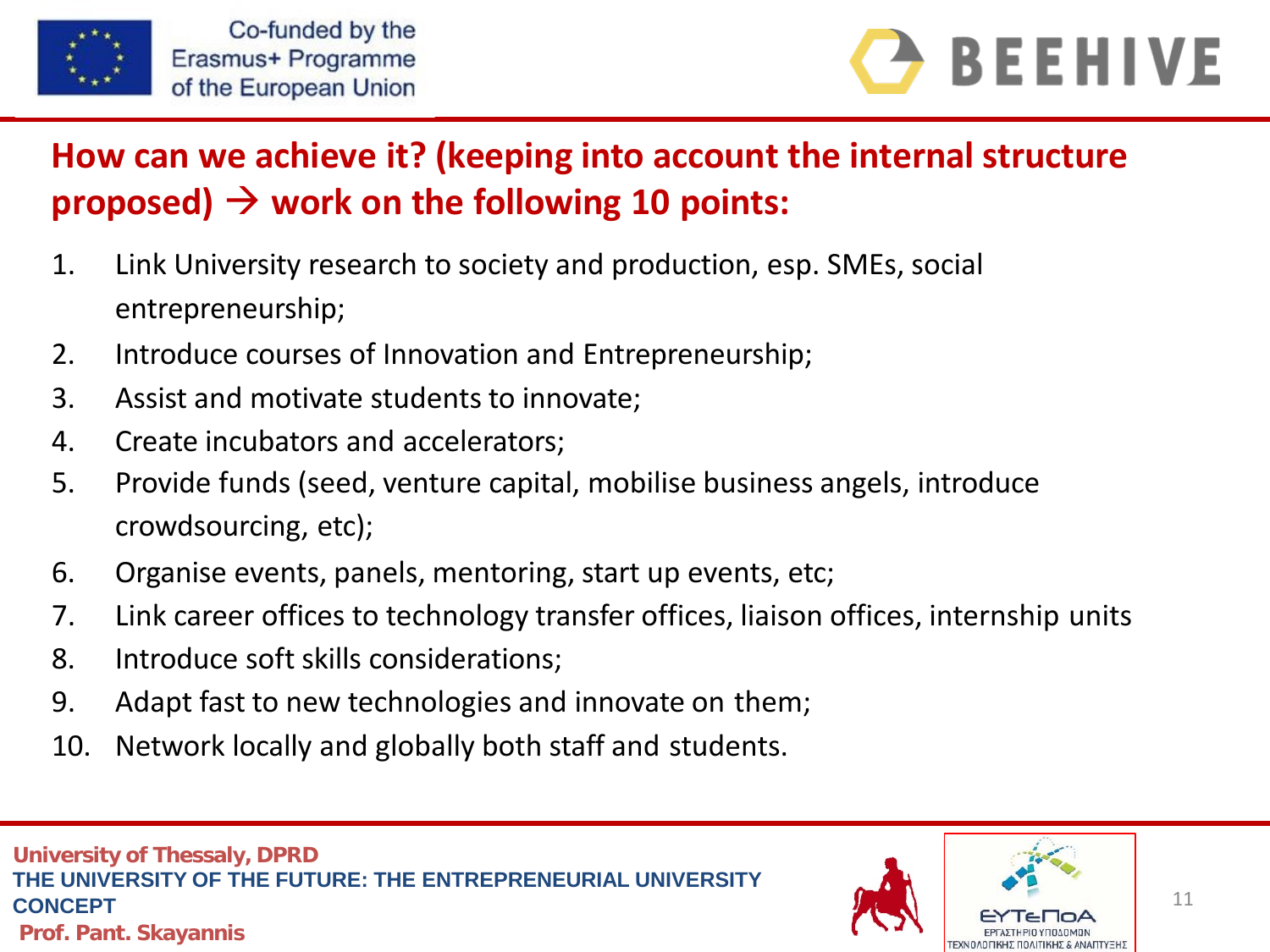

Co-funded by the Erasmus+ Programme of the European Union



# Thank you for your attention !!!

**University of Thessaly, DPRD THE UNIVERSITY OF THE FUTURE: THE ENTREPRENEURIAL UNIVERSITY CONCEPT Prof. Pant. Skayannis** TEXNOLOGINE TRESPORTED A TEXNOLOGINE E PROF. POINT AND AN ANDIS MANARA KANGITAL MUSICAL MANARA KANGITAL MANARA KANGITAL MUSICAL MANARA KANGITAL MANARA KANGITAL MANARA KANGITAL MANARA KANGITAL MANARA